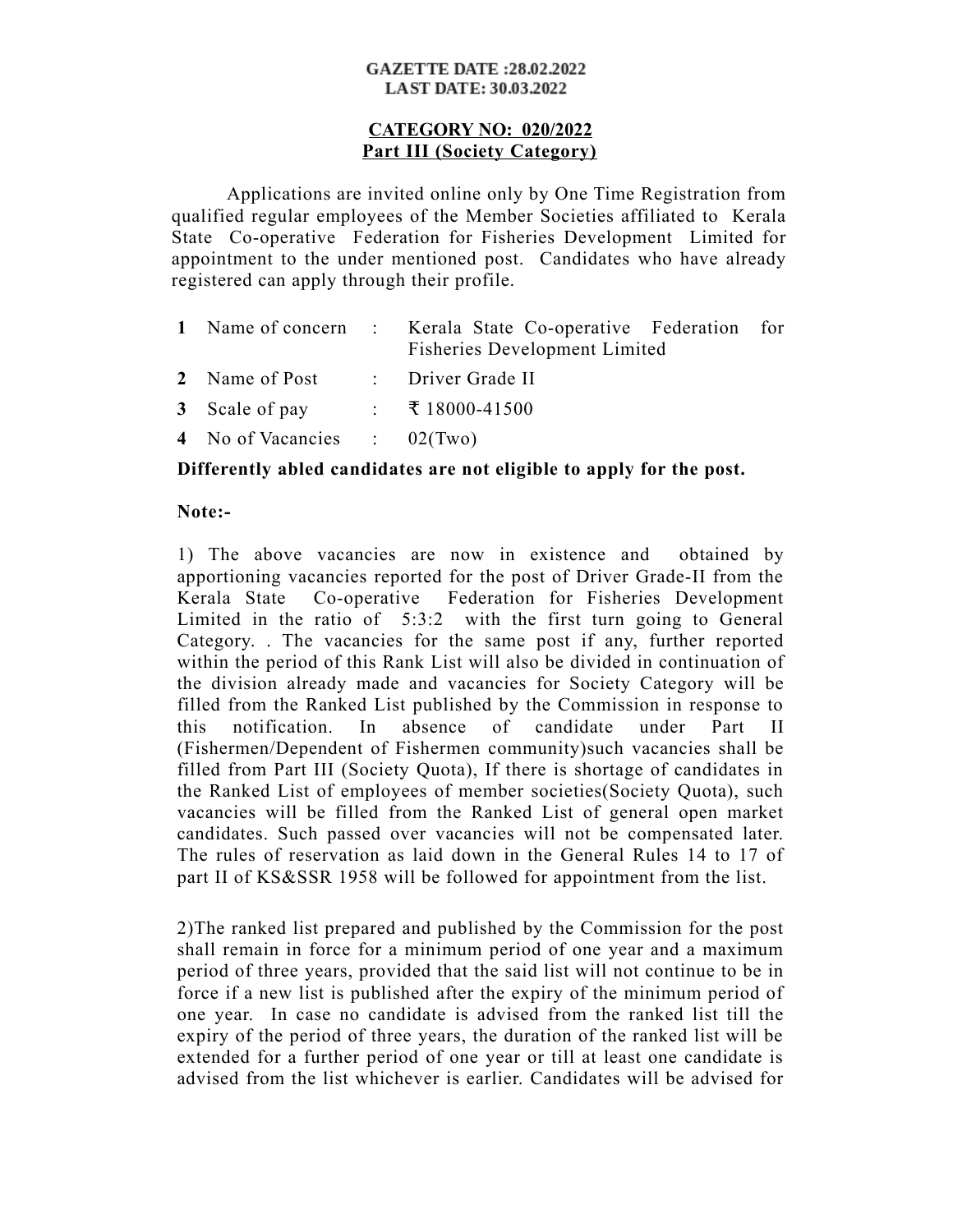appointment against the aforesaid vacancies and the apportioned vacancies for the Society Category reported further during the period of currency of the list.

3) The selection in pursuance of this notification will be made on a statewide basis.

4) As per KCS rule 184 every person appointed to the post shall from the date on which he/she joins duty be on probation for a total period of Two years within a continuous period of Three years.

| 5 Method of<br>appointment | : Direct Recruitment from eligible employees<br>of Member societies affiliated to Kerala<br>State Co-operative Federation for Fisheries<br>Development Limited. |
|----------------------------|-----------------------------------------------------------------------------------------------------------------------------------------------------------------|
| $6$ Age                    | : 18-50. Only candidates born between<br>02.01.1972 and 01.01.2004 (both dates<br>included) are eligible to apply for this post.                                |

# **7. Qualifications:**

1) Must have 3 (three) years regular service in any cadre in the member societies affiliated to the Kerala State Co-operative Federation for Fisheries Development Ltd and should be in service of the Member society not only on the date of application but also on the date of appointment to the new post.

2) SSLC or its equivalent

3) Must possess Heavy Duty Vehicles Driving License of at least three years standing . (The Driving License should be current at all stages of selection, viz, on the date of application, the last date for receipt of applications, practical test and interview).

4) Medical Fitness:

| $(i)$ Ear |                  |                 | Hearing should be perfect. |
|-----------|------------------|-----------------|----------------------------|
| (ii) Eye  |                  | (Both the Eyes) |                            |
|           | Distant Vision - |                 | $6/6$ snellen              |
|           | Near Vision      |                 | $0.5$ snellen              |
|           |                  |                 |                            |

| <b>Colour Vision</b> | Normal |
|----------------------|--------|
| Night Blindness      | Nil    |

(iii) Muscles and joints – No Paralysis and all Joints with free movements.

(iv) Nervous System : Perfectly normal and free from any infectious diseases.

# *Note* :-

(1) A practical test including T' test to assess the proficiency in driving will be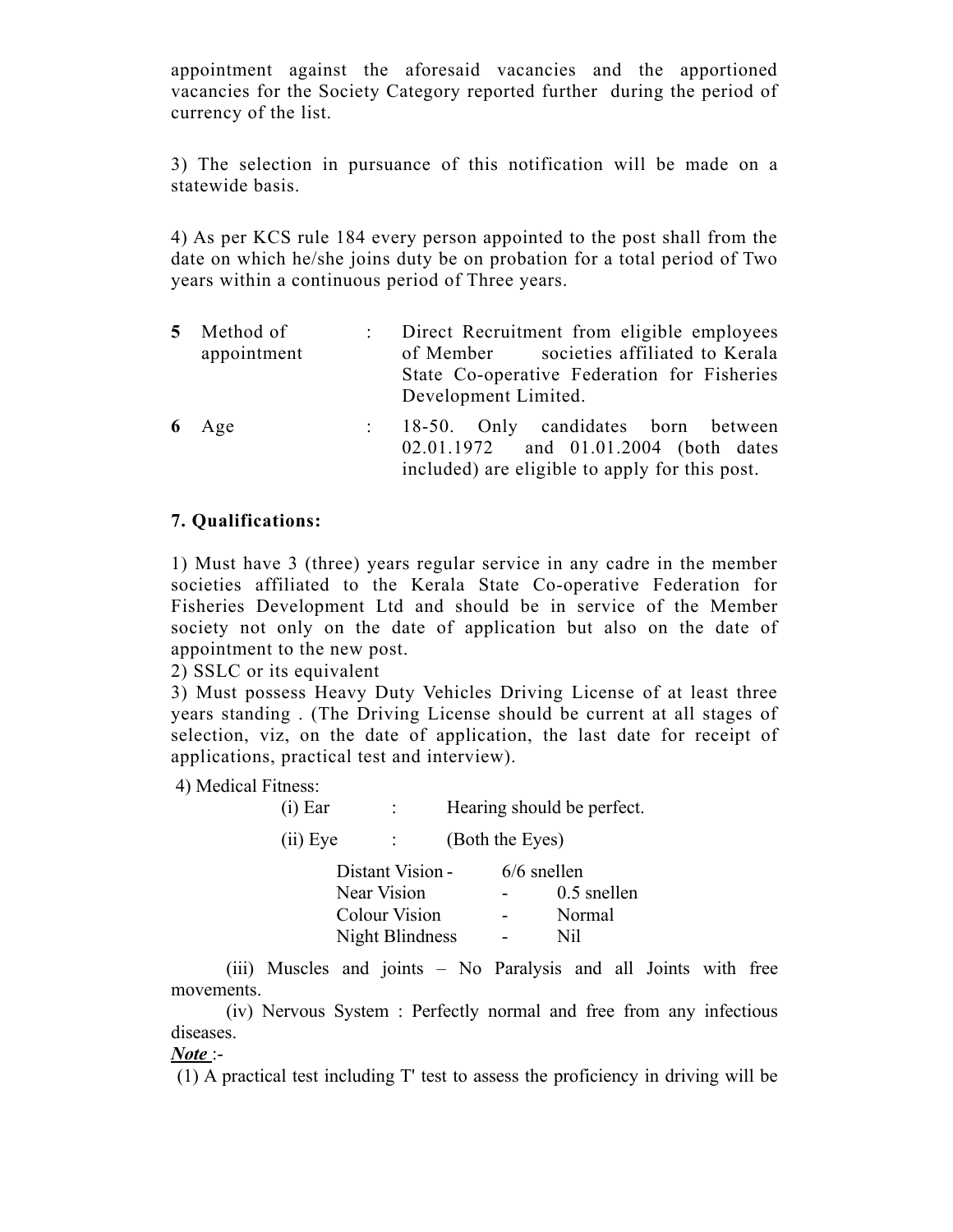conducted by the Kerala Public Service Commission. Only those who qualify in the T' test will be considered for Road Test.

(2) Candidates should produce a Medical Fitness Certificate from a Medical Officer not below the rank of an Assistant Surgeon and a medical certificate regarding the vision obtained from an ophthalmologist in Government Service (in the prescribed form) as and when called for by the Commission. Form of Medical Certificate are given below.

#### Form of Medical Fitness Certificate **FORM OF MEDICAL CERTIFICATE REGARDING PHYSICAL FITNESS FOR THE POST OF DRIVER**

(To be filled up by a Medical Officer not below the rank of an Assistant Surgeon)

1. What is the applicant's apparent age ?

2. Is the applicant to the best of your judgement, subject to epilepsy, vertigo or any mental ailment likely to affect his efficiency ?

3. Does the applicant suffer from any heart or lungs disorder which might interfere with the performance of his duties as a driver ?

4. Does the applicant suffer from any degree of deafness, which would prevent his hearing the ordinary sound signals ? Is his hearing perfect ?

5. Has the applicant any deformity or loss of finger, which would interfere with the efficient performance of his duties as a driver ?

6. State of Muscles and Joints (No paralysis and all joints with free movements)

7. State of Nervous System (Perfectly normal and free from any infectious diseases)

8. Does he show any evidence of being addicted to the extensive use of alcohol, tobacco or any intoxicants ?

9. Marks of Identification

(1) . . . . . . . . . . . . . . . . . . . . . . . . . . . . . . . . . . . . . . .

(2) . . . . . . . . . . . . . . . . . . . . . . . . . . . . . . . . . . . . . . .

He is physically fit for the post of . . . . . . . . . . . . . . . . . . . . . .. . . . . . . . . I certify to the best of my knowledge and belief that the applicant Shri. . . . . . . . .. . . . . . . . . . . .. . . . . is the person herein above described and that the attached photograph has a reasonably correct likeness.(The signature of the Medical Officer shall be affixed on the photograph)

| assport size |
|--------------|
| Photograph   |
| of the       |
| candidate    |
|              |

Signature : Name Place : Designation & Official Address :

Date :

(Office Seal)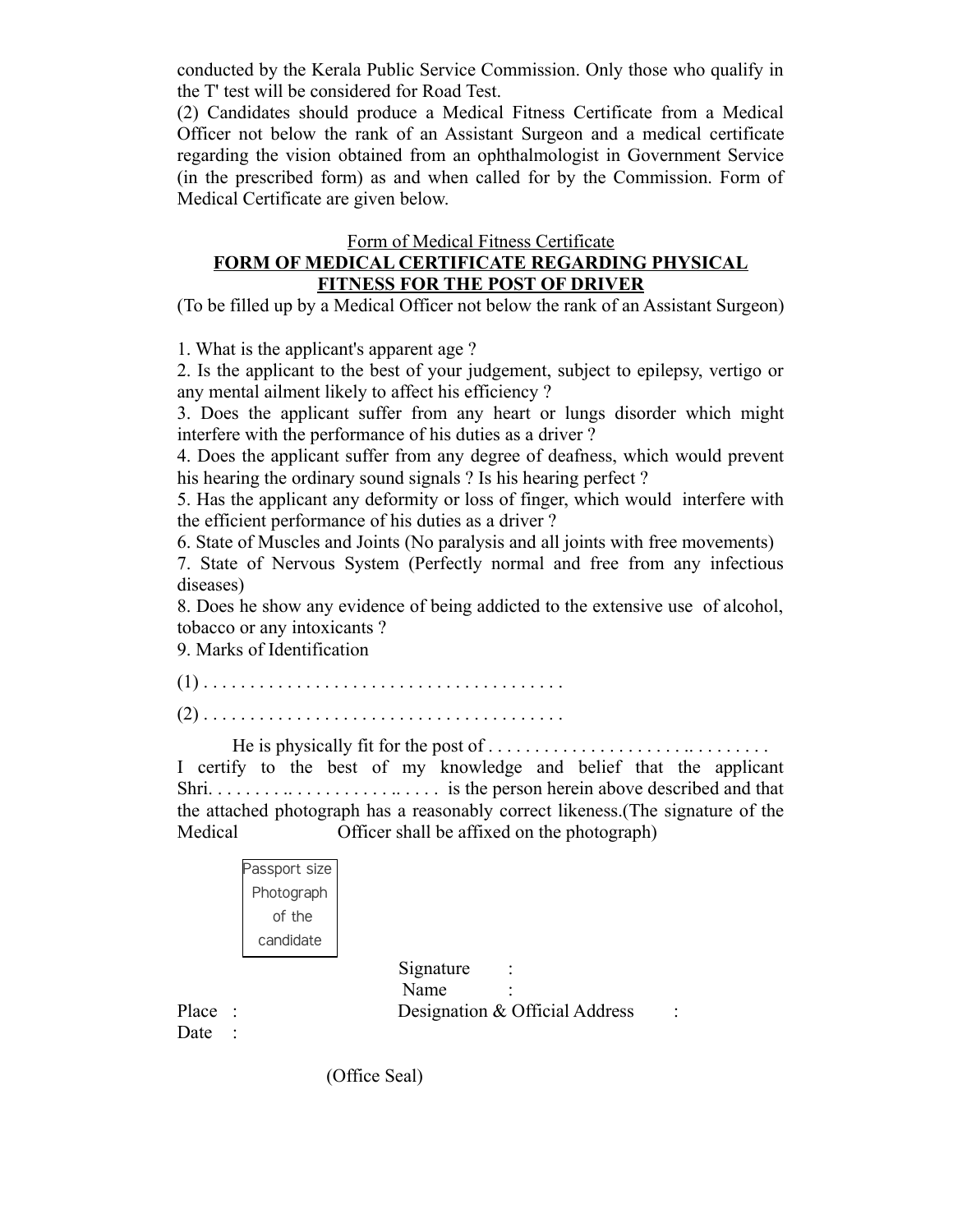# **FORM OF MEDICAL CERTIFICATE REGARDING VISION FOR THE POST OF DRIVER**

(To be filled up by an Ophthalmologist in Government Service) 1. Is there any defect of vision ? If so, has it been corrected by suitable spectacles so that the distant vision is 6/6

snellen and near vision is o.5 snellen.

2. Can the applicant readily distinguish the pigmentary colours red and green ?

3. Does the applicant suffer from night blindness ?

I have this day medically examined Shri. . . . . . . . . . . . . . . . . . . . . . . . . . . . . and found that he has no defect of vision which would render him unsuitable for the post of Driver and his standards of vision are as follows :

|              |                | <b>Standard of Vision</b>                                     |          |  |
|--------------|----------------|---------------------------------------------------------------|----------|--|
|              |                | (Eye sight without glasses)                                   |          |  |
|              |                | Right Eye                                                     | Left Eye |  |
| $\mathbf{1}$ | Distant Vision | $\ldots$ Snellen $\ldots$ Snellen                             |          |  |
| 2            | Near Vision    | $\ldots \ldots \ldots$ Snellen $\ldots \ldots \ldots$ Snellen |          |  |
|              |                | etc. will be inappropriate here)                              |          |  |

- 4. Colour blindness
- 5. Squint

6. Any morbid conditions of the eyes or lids of either eye.

His standards of vision are fit for the post of Driver.

I certify to the best of my knowledge and belief that the applicant Shri. . . . . . . . . . . . . . . . . . . . . is the person herein above described and that the attached photograph has a reasonably correct likeness.

(The Signature of the Ophthalmologist shall be affixed on the photograph leaving the face clear).

| Photograph |
|------------|
| of the     |
| candidate  |

 Signature : Name Place : Designation & Official Address :

Date :

(Office Seal)

*Note* :- Details regarding standards of vision should be clearly stated in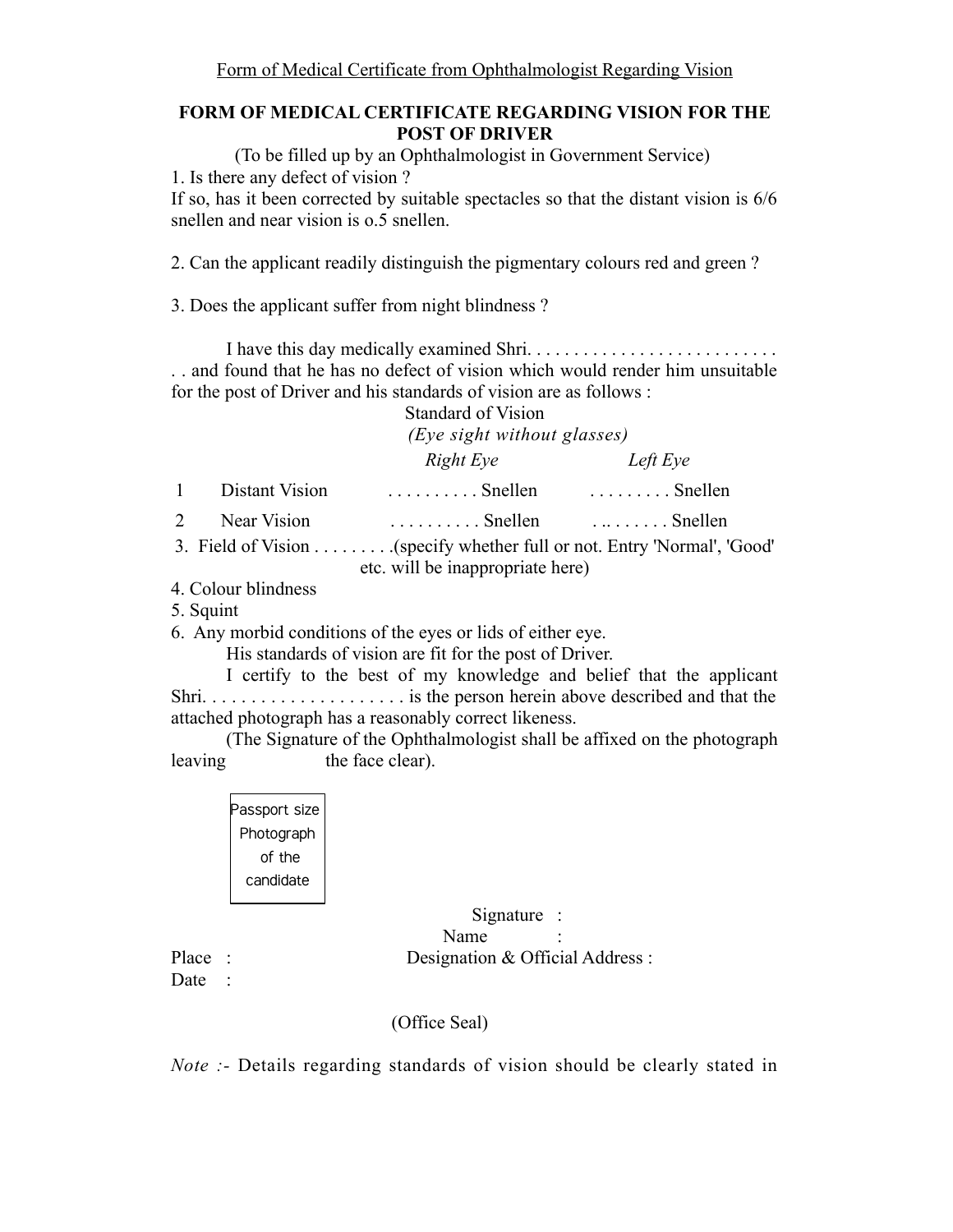the certificate, as given above and vague statements such as vision Normal etc. won't be accepted. Specification for each eye should be stated separately. Special attention should be directed to the distant vision. Required standard of vision are as follows.

|                  | Right Eye                                                   | Left Eye |
|------------------|-------------------------------------------------------------|----------|
| 1 Distant Vision | $\ldots \ldots \ldots$ Snellen $\ldots \ldots$ Snellen      |          |
| 2 Near Vision    | $\ldots$ , $\ldots$ . Snellen $\ldots$ , $\ldots$ . Snellen |          |

3 Each eye must have full field of vision.

Note:

- 1) Rule 10 (a) (ii) of Part II KS&SSR is applicable for this selection.
- 2) Those candidates who have claimed equivalency for qualifications should produce the Government order proving the same at the time of certificate verification in order to consider as equivalent
- 3) If the caste of candidates is wrongly mentioned in their SSLC book, they should claim their original caste in their applications and should produce community/NCLC certificate issued from concerned revenue authority and the Gazette Notification for the same at the time of certificate verification.
- 4) The requirement that the employees should be in service of the society on the date of appointment will not be applicable to those who were recruited through the PSC to a post in the Apex/Central Societies reserved for the employees of the affiliated Primary Co-operative/Member Societies, provided they are continuing in service in that post.
- 5) The eligible employees of Member Societies affiliated to Kerala State Co-operative Federation For Fisheries Development Limited who apply for the above post should obtain the Service Certificate from the **Registrar Of Fisheries** showing the details of service of the applicant, which render them eligible to apply for the post and should upload the same in their profile and the original shall be produced when required by the Commission. **Applications that upload Service Certificate at the time of submission will only be considered.** The Service Certificate should contain the following details.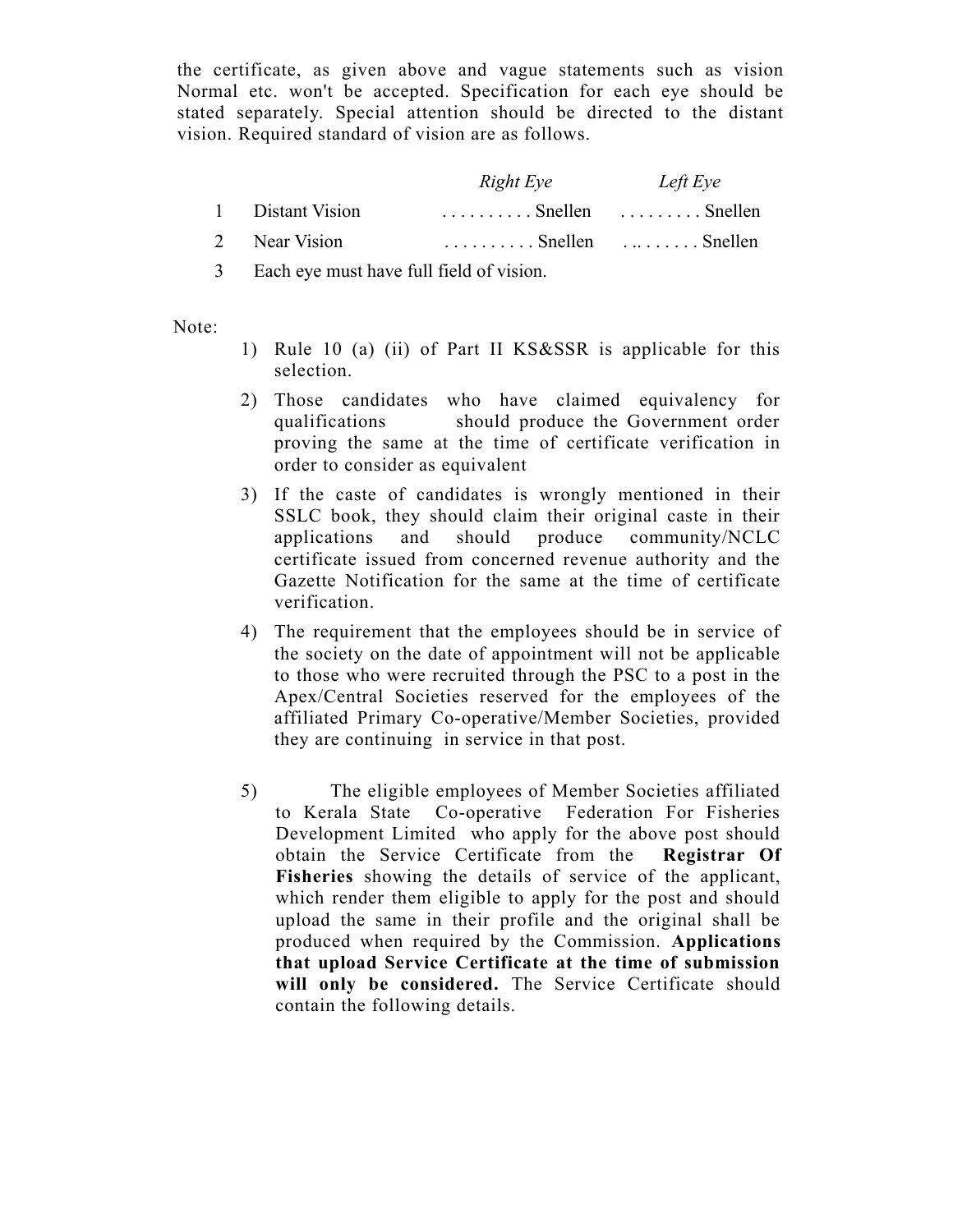# **SERVICE CERTIFICATE**

- 1 Name of the candidate
- 2 Name of the post/posts held by the Applicant : with scale of pay of the post. (The post now held and pay now drawn by the applicant and the period of regular service in each post.)
- 3 Name of affiliated Member Society in which : the applicant is employed and the date of affiliation with the Kerala State Cooperative Federation For Fisheries Development Limited
- 4 Date of commencement of regular service in : the Society and the post in which the applicant is now working

Certified that the above details in respect of Sri/Smt.......................................... who is a regular employee in the affiliated Member Society have been verified by me with the service particulars of the candidates and that they are found correct.

> Signature & Name of the Registrar, Fisheries Department

Place:

Dated: (Office Seal)

# **8 Mode of submitting applications**

(a) Candidates must register as per ONE TIME REGISTRATION with the official Website of Kerala Public Service Commission www.keralapsc.gov.in before applying for the post. Candidates who have registered can apply by logging on to their profile using their User-ID and Password. Candidates must click on the 'Apply Now' button of the respective posts in the Notification Link to apply for a post. The photograph uploaded should be one taken after 31.12.2012. **Candidates who register first time should upload photo taken within 6 months from the date of their registration.** Name of the candidate and the date of photograph taken should be printed legibly at the bottom portion of the photograph. The photograph once uploaded meeting all requirements shall be valid for 10 years from the date of uploading. There is no change in other instructions regarding the uploading of photographs. No application fee is required. Candidates are responsible for the correctness of the personal information and secrecy of password. Before the final submission of the application on the profile candidates must ensure correctness of the information in their profile. They must quote the User-ID for further communication with the Commission. Application submitted is